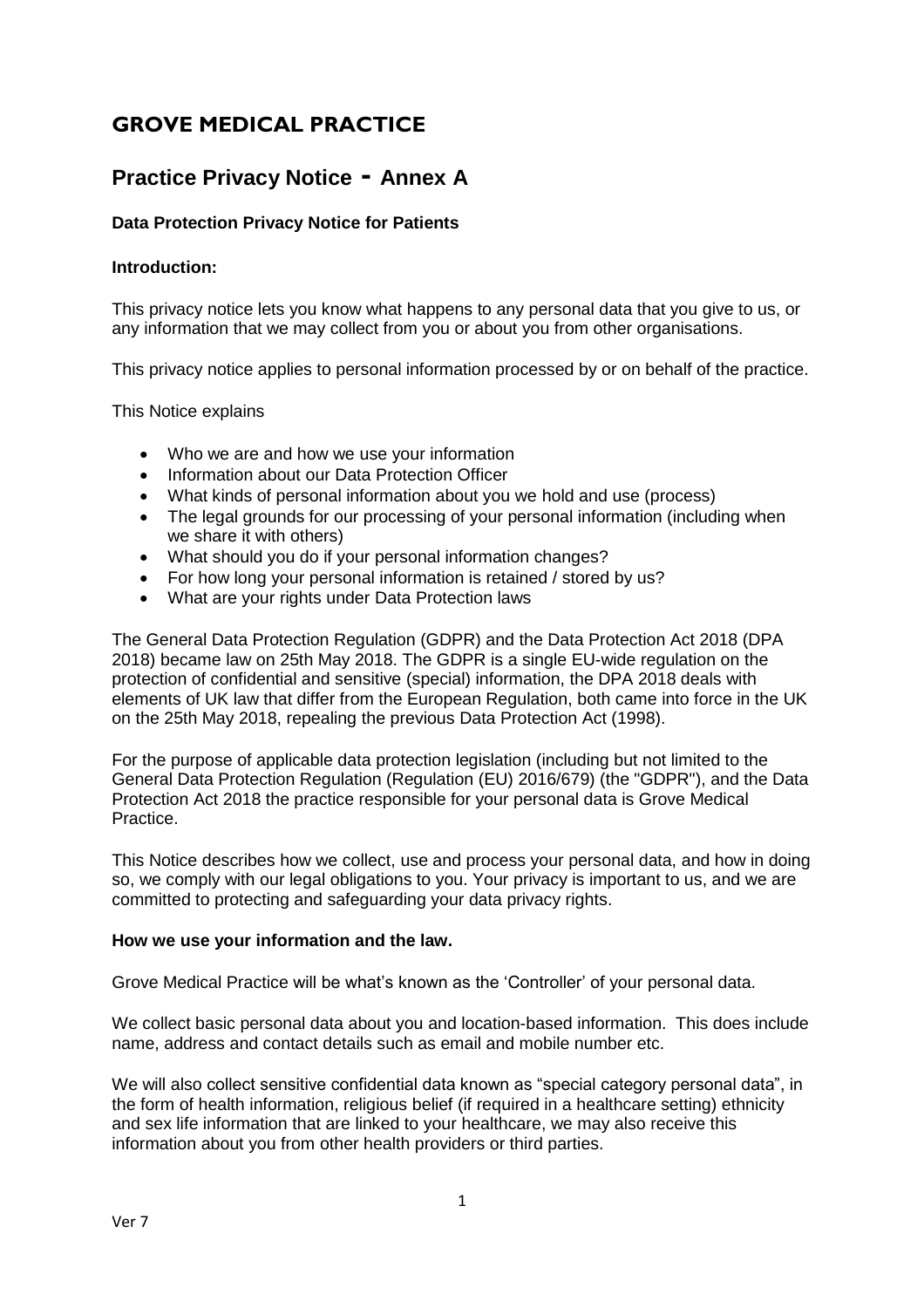## **Why do we need your information?**

The health care professionals who provide you with care maintain records about your health and any treatment or care you have received previously. These records help to provide you with the best possible healthcare and treatment.

NHS health records may be electronic, paper-based or a mixture of both. We use a combination of working practices and technology to ensure that your information is kept confidential and secure.

Records about you may include the following information;

- Details about you, such as your address, your carer or legal representative and emergency contact details.
- Any contact the surgery has had with you, such as appointments, clinic visits, emergency appointments.
- Notes and reports about your health.
- Details about your treatment and care.
- Results of investigations such as laboratory tests, x-rays etc.
- Relevant information from other health professionals, relatives or those who care for you.
- Contact details (including email address, mobile telephone number and home telephone number)

To ensure you receive the best possible care, your records are used to facilitate the care you receive, including contacting you. Information held about you may be used to help protect the health of the public and to help us manage the NHS and the services we provide. Limited information may be used within the GP practice for clinical audit to monitor the quality of the service we provided.

#### **How do we lawfully use your data?**

We need your personal, sensitive and confidential data in order to provide you with healthcare services as a General Practice, under the General Data Protection Regulation we will be lawfully using your information in accordance with: -

*Article 6, e) processing is necessary for the performance of a task carried out in the public interest or in the exercise of official authority vested in the controller;"* 

*Article 9, (h) processing is necessary for the purposes of preventive or occupational medicine, for the assessment of the working capacity of the employee, medical diagnosis, the provision of health or social care or treatment or the management of health or social care systems* 

This Privacy Notice applies to the personal data of our patients and the data you have given us about your carers/family members.

We use your personal and healthcare information in the following ways: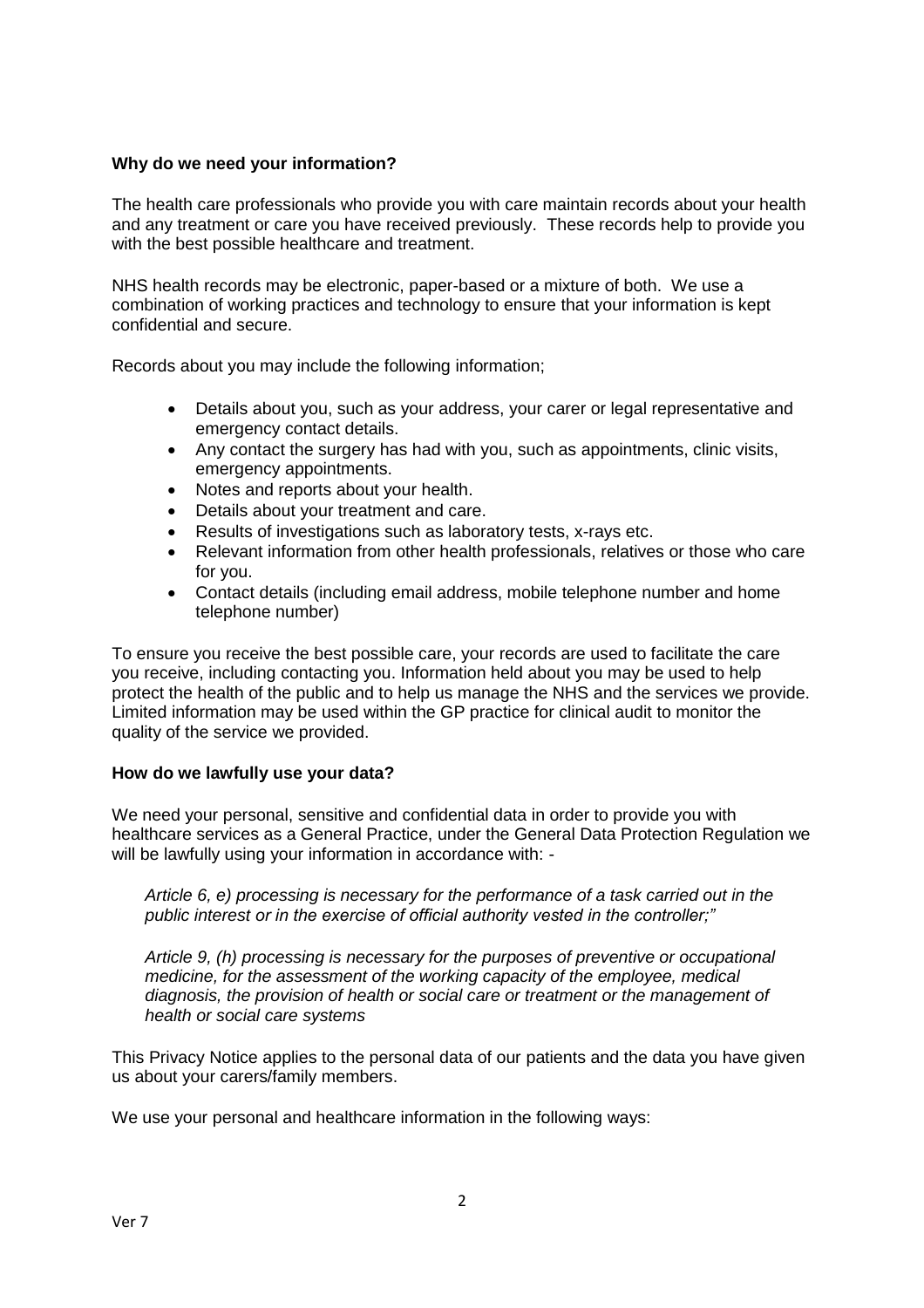- when we need to speak to, or contact other doctors, consultants, nurses or any other medical/healthcare professional or organisation during the course of your diagnosis or treatment or on going healthcare;
- when we are required by law to hand over your information to any other organisation, such as the police, by court order, solicitors, or immigration enforcement.

We will never pass on your personal information to anyone else who does not need it, or has no right to it, unless you give us consent to do so.

Legal justification for collecting and using your information

The law says we need a legal basis to handle your personal and healthcare information.

**Contract:** We have a contract with NHS England to deliver healthcare services to you. This contract provides that we are under a legal obligation to ensure that we deliver medical and healthcare services to the public.

**Consent:** Sometimes we also rely on the fact that you give us consent to use your personal and healthcare information so that we can take care of your healthcare needs.

Please note that you have the right to withdraw consent at any time if you no longer wish to receive services from us.

**Necessary care**: Providing you with the appropriate healthcare, where necessary. The Law refers to this as 'protecting your vital interests' where you may be in a position not to be able to consent.

**Law:** Sometimes the law obliges us to provide your information to an organisation (see above).

#### **Special categories**

The law states that personal information about your health falls into a special category of information because it is very sensitive. Reasons that may entitle us to use and process your information may be as follows:

**Public Interest**: Where we may need to handle your personal information when it is considered to be in the public interest. For example, when there is an outbreak of a specific disease and we need to contact you for treatment, or we need to pass your information to relevant organisations to ensure you receive advice and/or treatment

**Consent**: When you have given us consent

**Vital Interest**: If you are incapable of giving consent, and we have to use your information to protect your vital interests (eg if you have had an accident and you need emergency treatment)

**Defending a claim**: If we need your information to defend a legal claim against us by you, or by another party

**Providing you with medical care**: Where we need your information to provide you with medical and healthcare services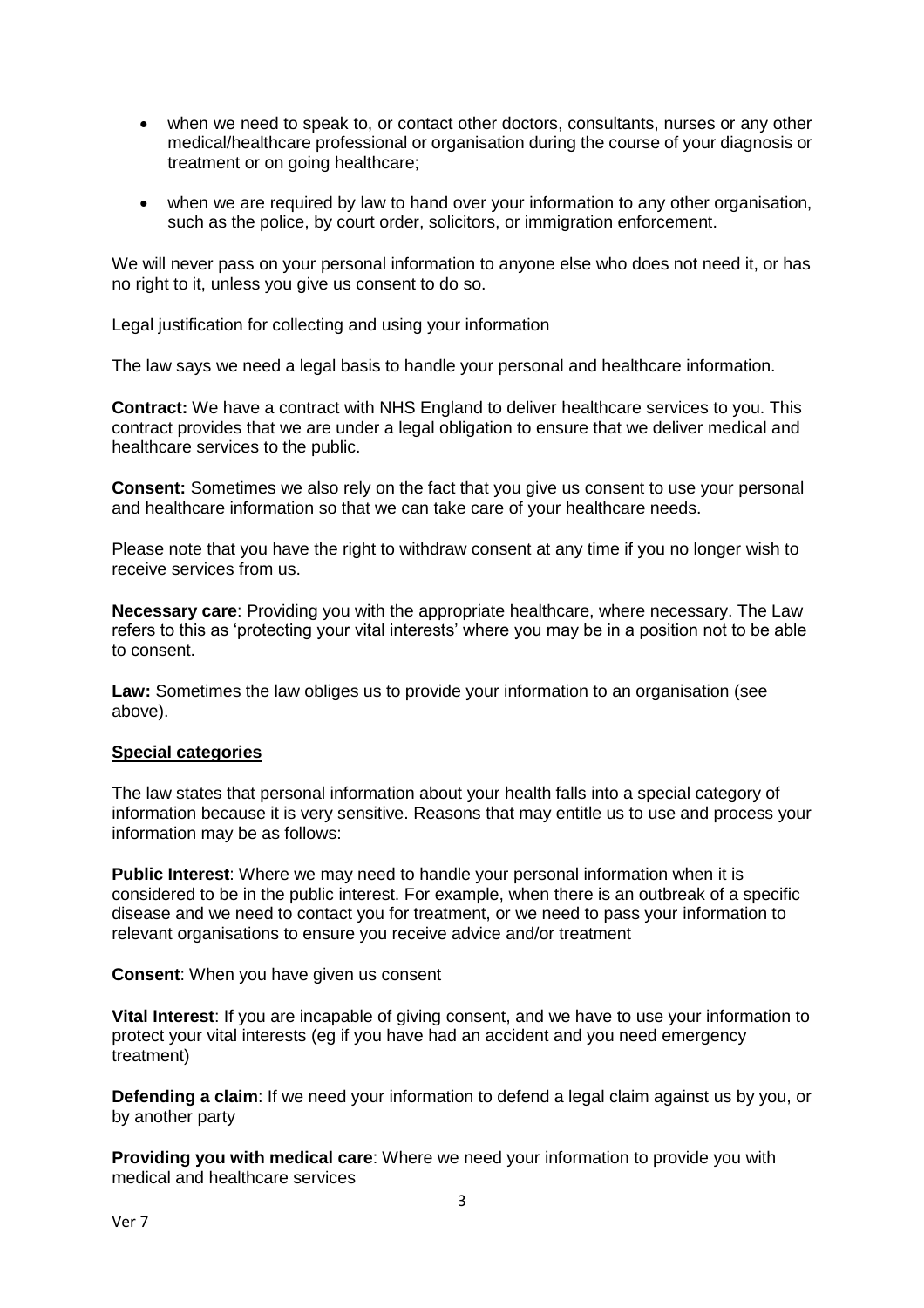## **Risk Stratification**

Risk stratification data tools are increasingly being used in the NHS to help determine a person's risk of suffering a condition, preventing an unplanned or (re)admission and identifying a need for preventive intervention. Information about you is collected from several sources including NHS Trusts and from this GP Practice. The identifying parts of your data are removed, analysis of your data is undertaken, and a risk score is then determined. This is then provided back to your GP as data controller in an identifiable form. Risk stratification enables your GP to focus on preventing ill health and not just the treatment of sickness. If necessary, your GP may be able to offer you additional services. Please note that you have the right to opt out of your data being used in this way in most circumstances, please contact the practice for further information about opt out.

Individual Risk Management at a GP practice level however is deemed to be part of your individual healthcare and is covered by our legal powers above.

#### **Medicines Management**

The Practice may conduct Medicines Management Reviews of medications prescribed to its patients. This service performs a review of prescribed medications to ensure patients receive the most appropriate, up to date and cost-effective treatments. The reviews are carried out by the CCGs Medicines Management Team under a Data Processing contract with the Practice.

#### **Anonymised information**

Sometimes we may provide information about you in an anonymised form. Such information is used analyse population- level heath issues and helps the NHS to plan better services. If we share information for these purposes, then none of the information will identify you as an individual and cannot be traced back to you.

## **GP Connect Service**

The GP Connect service allows authorised clinical staff at NHS 111 to seamlessly access our practice's clinical system and book directly on behalf of a patient. This means that should you call NHS 111 and the clinician believes you need an appointment with your GP Practice, the clinician will access available appointment slots only (through GP Connect) and book you in. This will save you time as you will not need to contact the practice direct for an appointment.

The practice will not be sharing any of your data and the practice will only allow NHS 111 to see available appointment slots. They will not even have access to your record. However, NHS 111 will share any relevant data with us, but you will be made aware of this. This will help your GP in knowing what treatment / service / help you may require.

Please note if you no longer require the appointment or need to change the date and time for any reason you will need to speak to one of our reception staff and not NHS 111.

## **Patient Communication**

Because we are obliged to protect any confidential information, we hold about you and we take this very seriously, it is imperative that you let us know immediately if you change any of your contact details.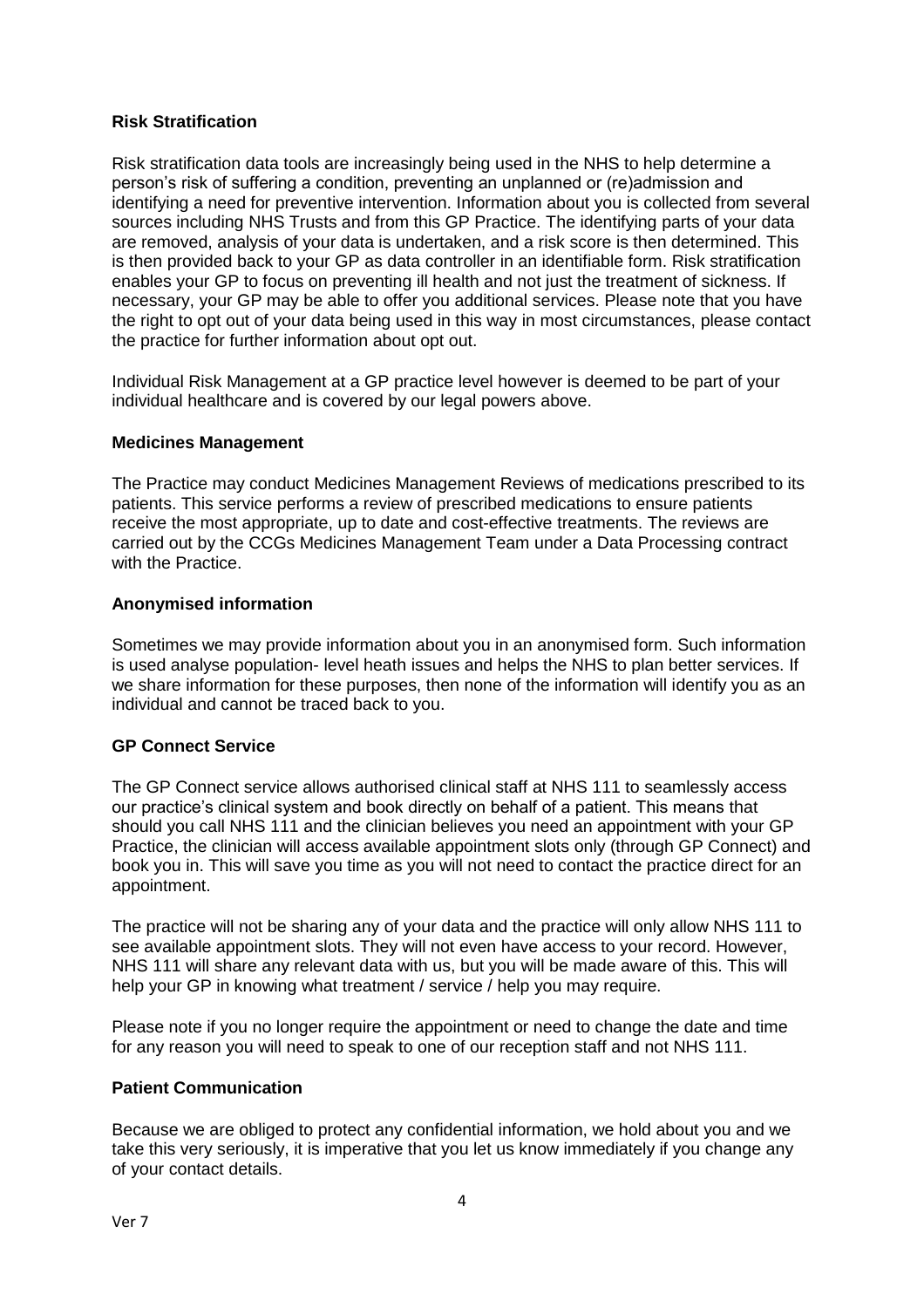We may contact you using SMS texting to your mobile phone in the event that we need to notify you about appointments and other services that we provide to you involving your direct care, therefore you must ensure that we have your up to date details. This is to ensure we are sure we are actually contacting you and not another person. As this is operated on an 'opt out' basis we will assume that you give us permission to contact you via SMS if you have provided us with your mobile telephone number. Please let us know if you wish to opt out of this SMS service. We may also contact you using the email address you have provided to us. Please ensure that we have your up to date details.

There may be occasions where authorised research facilities would like you to take part in research. Your contact details may be used to invite you to receive further information about such research opportunities.

# **Safeguarding**

The Practice is dedicated to ensuring that the principles and duties of safeguarding adults and children are holistically, consistently and conscientiously applied with the wellbeing of all, at the heart of what we do.

Our legal basis for processing For the General Data Protection Regulation (GDPR) purposes is: -

*Article 6(1)(e) '…exercise of official authority…'.* 

For the processing of special categories data, the basis is: -

*Article 9(2)(b) – 'processing is necessary for the purposes of carrying out the obligations and exercising specific rights of the controller or of the data subject in the field of employment and social security and social protection law…'*

## **Research**

Clinical Practice Research Datalink (CPRD) collects de-identified patient data from a network of GP practices across the UK. Primary care data are linked to a range of other health related data to provide a longitudinal, representative UK population health dataset. You can opt out of your information being used for research purposes at any time (see below), full details can be found here: -

<https://cprd.com/transparency-information>

## **The legal bases for processing this information**

CPRD do not hold or process personal data on patients; however, NHS Digital (formally the Health and Social Care Centre) may process 'personal data' for us as an accredited 'safe haven' or 'trusted third-party' within the NHS when linking GP data with data from other sources. The legal bases for processing this data are:

- Medicines and medical device monitoring: Article  $6(e)$  and Article  $9(2)(i)$  public interest in the area of public health
- Medical research and statistics: Article  $6(e)$  and Article  $9(2)(i)$  public interest and scientific research purposes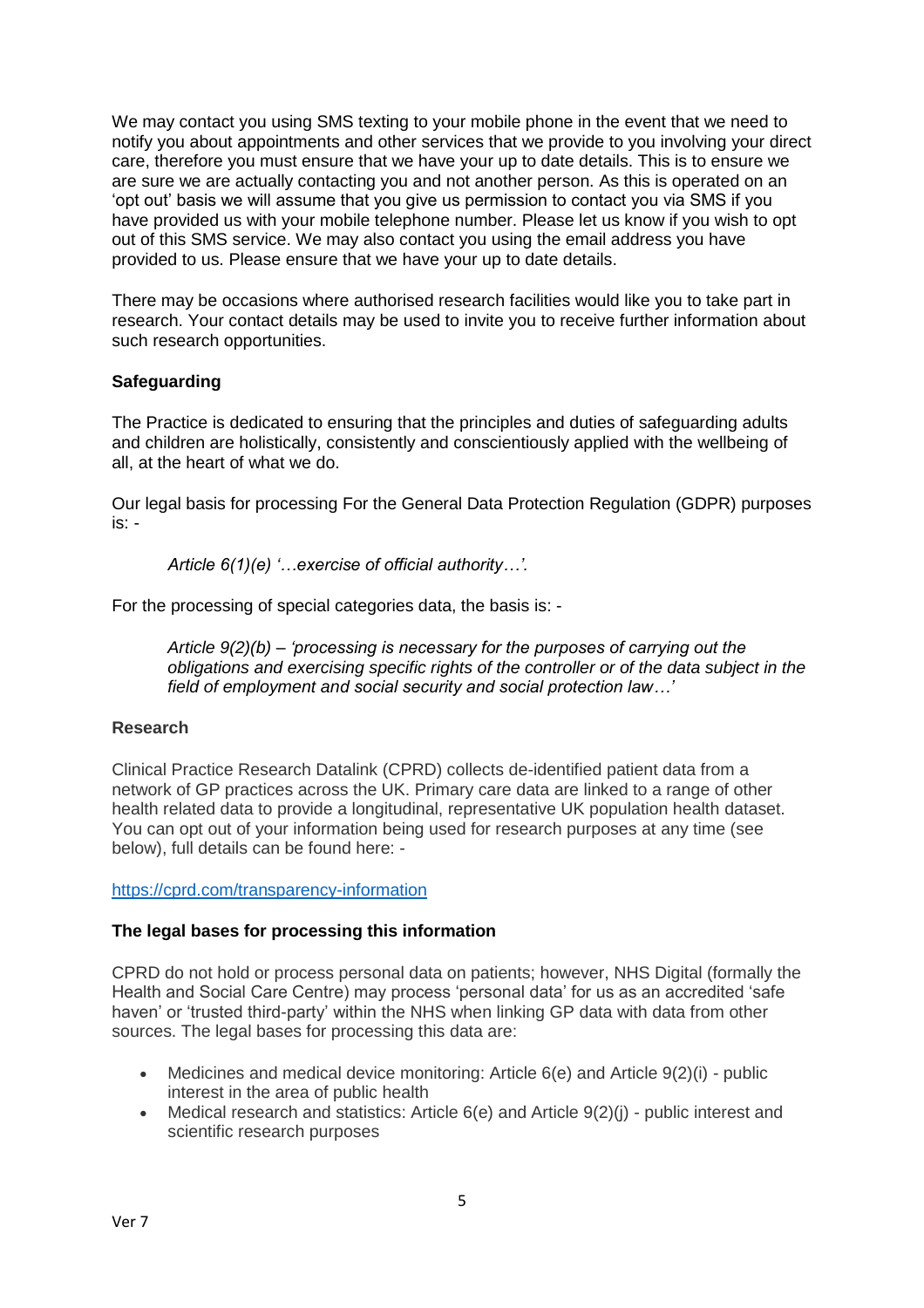Any data CPRD hold or pass on to bona fide researchers, except for clinical research studies, will have been anonymised in accordance with the Information Commissioner's Office Anonymisation Code of Practice. We will hold data indefinitely for the benefit of future research, but studies will normally only hold the data we release to them for twelve months.

# **Categories of personal data**

The data collected by Practice staff in the event of a safeguarding situation will be as much personal information as is possible that is necessary to obtain in order to handle the situation. In addition to some basic demographic and contact details, we will also process details of what the safeguarding concern is. This is likely to be special category information (such as health information).

## **Sources of the data**

The Practice will either receive or collect information when someone contacts the organisation with safeguarding concerns, or we believe there may be safeguarding concerns and make enquiries to relevant providers.

# **Recipients of personal data**

The information is used by the Practice when handling a safeguarding incident or concern. We may share information accordingly to ensure duty of care and investigation as required with other partners such as local authorities, the police or healthcare professionals (i.e. their GP or mental health team).

# **Third party processors**

In order to deliver the best possible service, the practice will share data (where required) with other NHS bodies such as other GP practices and hospitals. In addition, the practice will use carefully selected third party service providers. When we use a third party service provider to process data on our behalf then we will always have an appropriate agreement in place to ensure that they keep the data secure, that they do not use or share information other than in accordance with our instructions and that they are operating appropriately. Examples of functions that may be carried out by third parties include:

- Companies that provide IT services & support, including our core clinical systems; systems which manage patient facing services (such as our website and service accessible through the same); data hosting service providers; systems which facilitate appointment bookings or electronic prescription services; document management services etc.
- Delivery services (for example if we were to arrange for delivery of any medicines to you).
- Payment providers (if for example you were paying for a prescription or a service such as travel vaccinations).

Further details regarding specific third-party processors can be supplied on request to the Data Protection Officer as below.

## **How do we maintain the confidentiality of your records?**

We are committed to protecting your privacy and will only use information collected lawfully in accordance with: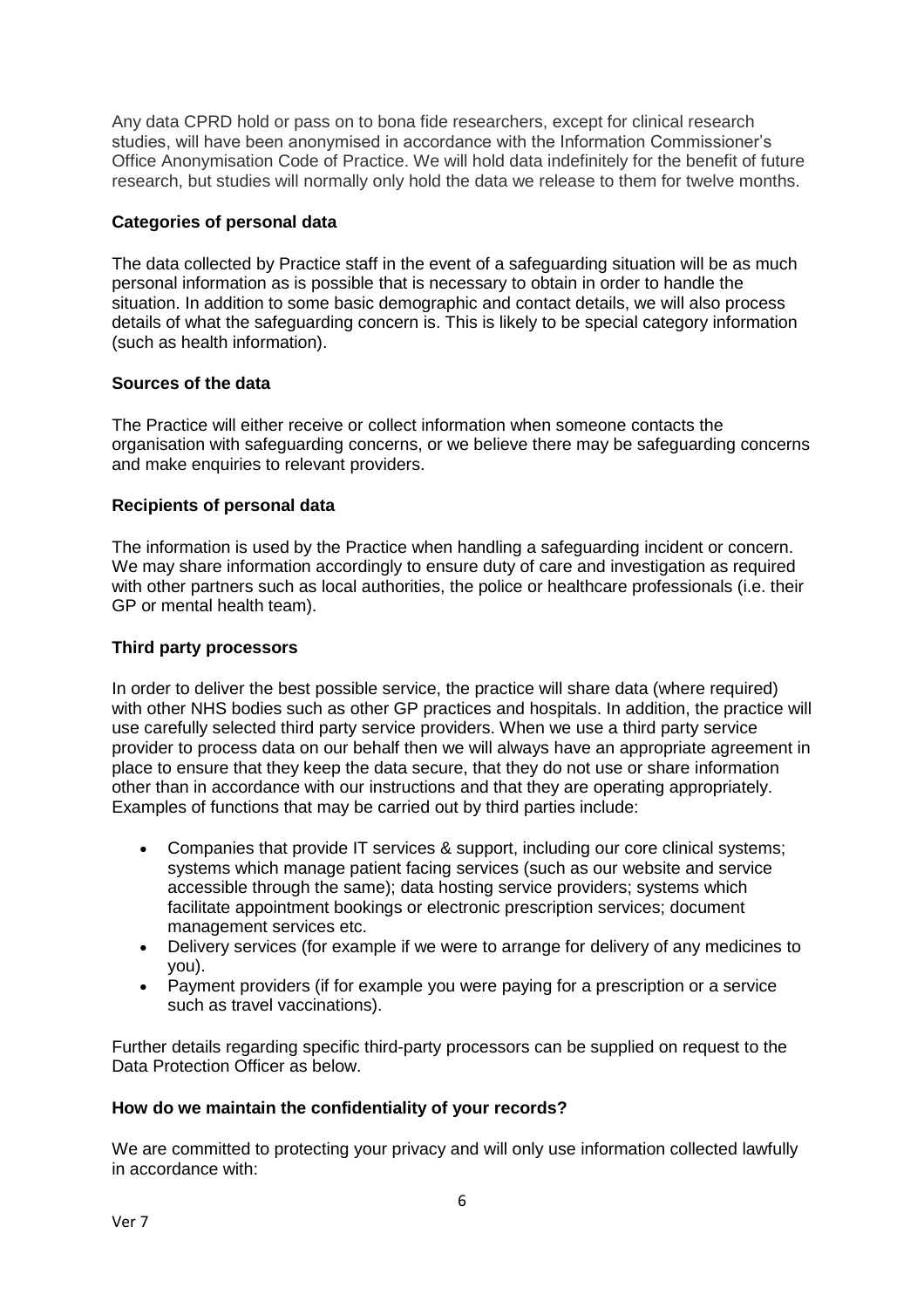- Data Protection Act 2018
- The General Data Protection Regulations 2016
- Human Rights Act 1998
- Common Law Duty of Confidentiality
- Health and Social Care Act 2012
- NHS Codes of Confidentiality, Information Security and Records Management
- Information: To Share or Not to Share Review

Every member of staff who works for an NHS organisation has a legal obligation to keep information about you confidential.

We will only ever use or pass on information about you if others involved in your care have a genuine need for it. We will not disclose your information to any third party without your permission unless there are exceptional circumstances (i.e. life or death situations), where the law requires information to be passed on and / or in accordance with the information sharing principle following Dame Fiona Caldicott's information sharing review (Information to share or not to share) where "The duty to share information can be as important as the duty to protect patient confidentiality." This means that health and social care professionals should have the confidence to share information in the best interests of their patients within the framework set out by the Caldicott principles.

Our practice policy is to respect the privacy of our patients, their families and our staff and to maintain compliance with the General Data Protection Regulation (GDPR) and all UK specific Data Protection Requirements. Our policy is to ensure all personal data related to our patients will be protected.

All employees and sub-contractors engaged by our practice are asked to sign a confidentiality agreement. The practice will, if required, sign a separate confidentiality agreement if the client deems it necessary. If a sub-contractor acts as a data processor for Grove Medical Practice an appropriate contract (art 24-28) will be established for the processing of your information.

In certain circumstances you may have the right to withdraw your consent to the processing of data. Please contact the Data Protection Officer in writing if you wish to withdraw your consent. If some circumstances we may need to store your data after your consent has been withdrawn to comply with a legislative requirement.

Some of this information will be held centrally and used for statistical purposes. Where we do this, we take strict measures to ensure that individual patients cannot be identified. Sometimes your information may be requested to be used for research purposes – the surgery will always gain your consent before releasing the information for this purpose in an identifiable format. In some circumstances you can Opt-out of the surgery sharing any of your information for research purposes.

## **With your consent we would also like to use your information**

There are times that we may want to use your information to contact you or offer you services, not directly about your healthcare, in these instances we will always gain your consent to contact you. We would however like to use your name, contact details and email address to inform you of other services that may benefit you. We will only do this with your consent. There may be occasions where authorised research facilities would like you to take part on innovations, research, improving services or identifying trends, you will be asked to opt into such programmes if you are happy to do so.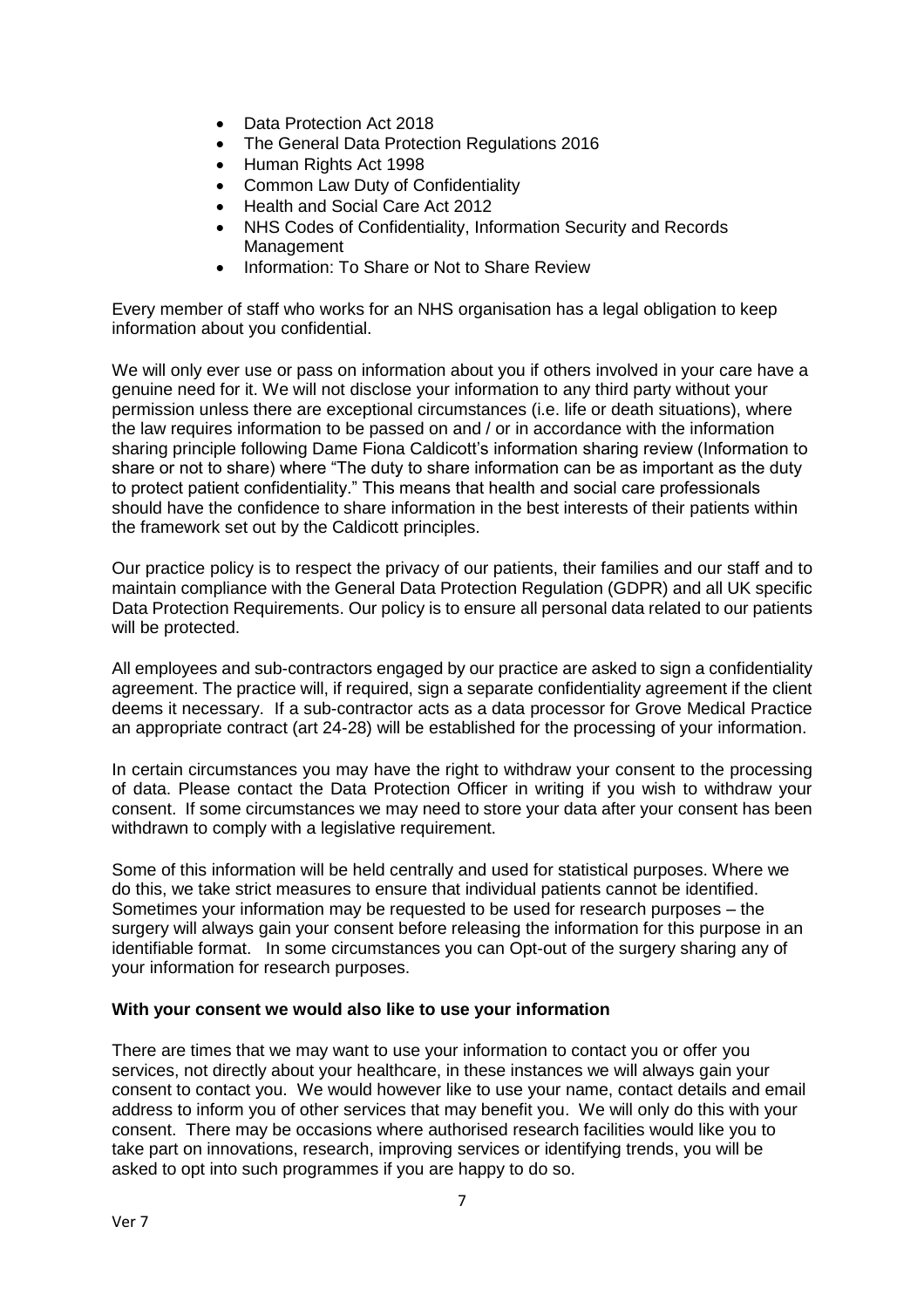At any stage where we would like to use your data for anything other than the specified purposes and where there is no lawful requirement for us to share or process your data, we will ensure that you have the ability to consent and opt out prior to any data processing taking place.

This information is not shared with third parties or used for any marketing and you can unsubscribe at any time via phone, email or by informing the practice DPO as below.

# **National Opt-Out Facility**

#### *You can choose whether your confidential patient information is used for research and planning.*

## *Who can use your confidential patient information for research and planning?*

*It is used by the NHS, local authorities, university and hospital researchers, medical colleges and pharmaceutical companies researching new treatments.* 

#### *Making your data opt-out choice*

*You can choose to opt out of sharing your confidential patient information for research and planning. There may still be times when your confidential patient information is used: for example, during an epidemic where there might be a risk to you or to other people's health. You can also still consent to take part in a specific research project.*

#### *Will choosing this opt-out affect your care and treatment?*

*No, your confidential patient information will still be used for your individual care. Choosing to opt out will not affect your care and treatment. You will still be invited for screening services, such as screenings for bowel cancer.*

#### *What should you do next?*

*You do not need to do anything if you are happy about how your confidential patient information is used.*

*If you do not want your confidential patient information to be used for research and planning, you can choose to opt out securely online or through a telephone service.*

#### *You can change your choice at any time. To find out more or to make your choice visit nhs.uk/your-nhs-data-matters or call 0300 303 5678*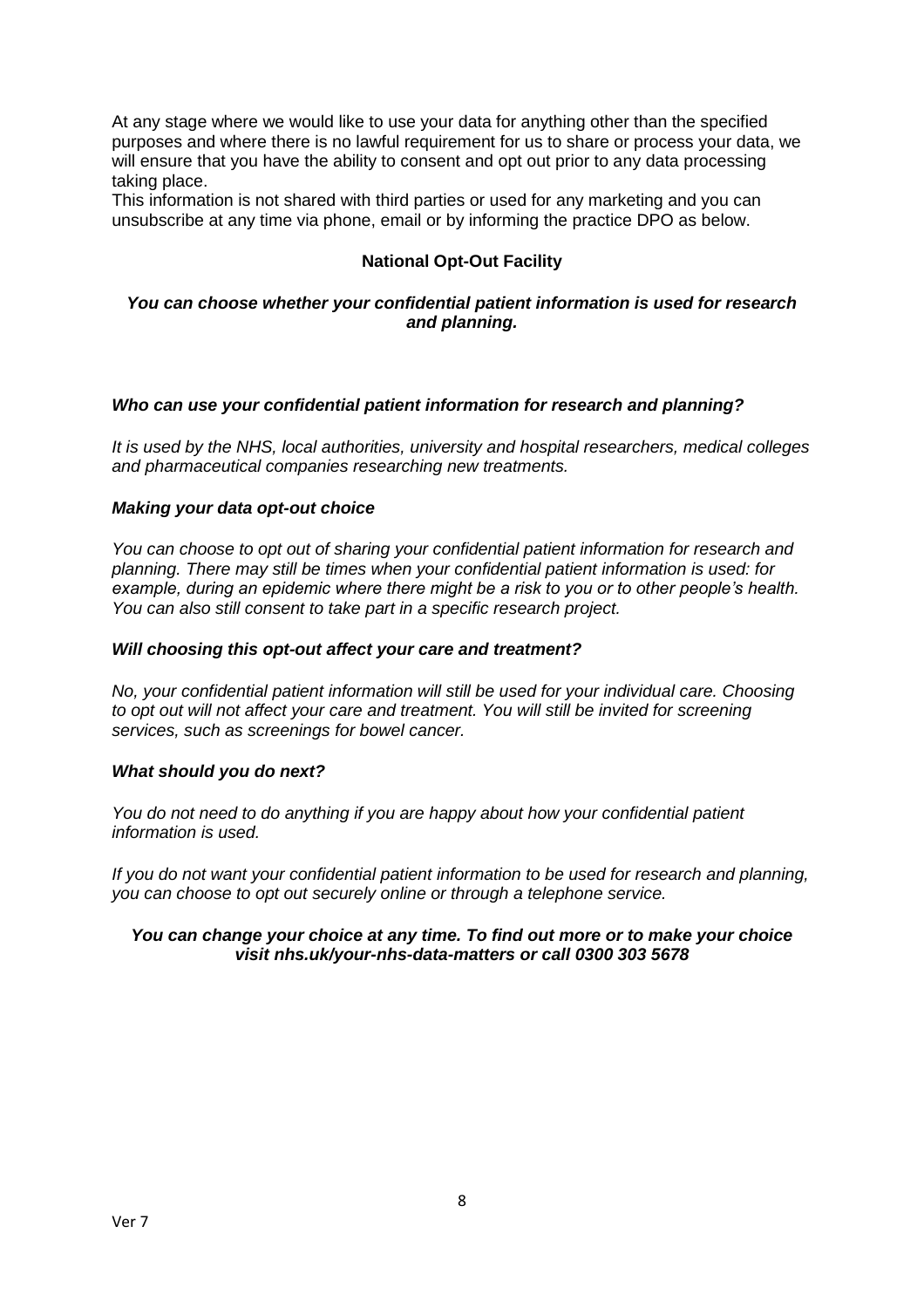## **NHS Digital Data Collection from the Practice**

The NHS needs data about the patients it treats to plan and deliver its services and to ensure that care and treatment provided is safe and effective. The General Practice Data for Planning and Research data collection will help the NHS to improve health and care services for everyone by collecting patient data that can be used to do this. For example patient data can help the NHS to:

- monitor the long-term safety and effectiveness of care
- plan how to deliver better health and care services
- prevent the spread of infectious diseases
- identify new treatments and medicines through health research

GP practices already share patient data for these purposes, but this new data collection will be more efficient and effective.

This means that GPs can get on with looking after their patients, and NHS Digital can provide controlled access to patient data to the NHS and other organisations who need to use it, to improve health and care for everyone.

Contributing to research projects will benefit us all as better and safer treatments are introduced more quickly and effectively without compromising your privacy and confidentiality.

NHS Digital has engaged with the [British Medical Association \(BMA\),](http://www.bma.org.uk/) [Royal College of GPs](http://www.rcgp.org.uk/)  [\(RCGP\)](http://www.rcgp.org.uk/) and the [National Data Guardian \(NDG\)](http://www.gov.uk/government/organisations/national-data-guardian) to ensure relevant safeguards are in place for patients and GP practices.

## **NHS Digital purposes for processing patient data**

Patient data from GP medical records kept by GP practices in England is used every day to improve health, care and services through planning and research, helping to find better treatments and improve patient care. The NHS is introducing an improved way to share this information - called the General Practice Data for Planning and Research data collection.

NHS Digital will collect, analyse, publish and share this patient data to improve health and care services for everyone. This includes:

- informing and developing health and social care policy
- planning and commissioning health and care services
- taking steps to protect public health (including managing and monitoring the coronavirus pandemic)
- in exceptional circumstances, providing you with individual care
- enabling healthcare and scientific research

Any data that NHS Digital collects will only be used for health and care purposes. It is never shared with marketing or insurance companies.

#### **What patient data NHS Digital collect**

This collection will start from 1 July 2021. Patient data will be collected from GP medical records about: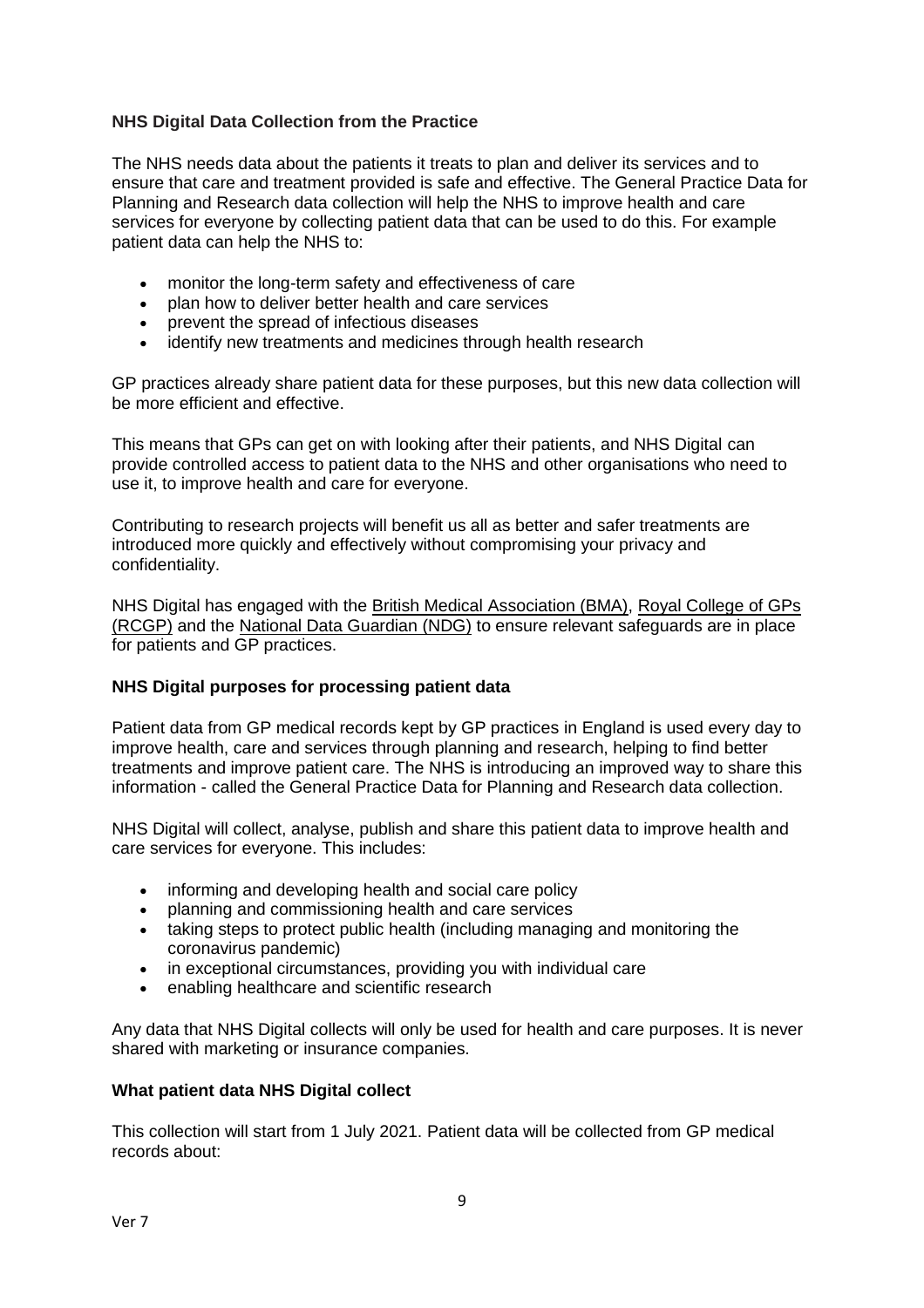- any living patient registered at a GP practice in England when the collection started this includes children and adults
- any patient who died after the data collection started, and was previously registered at a GP practice in England when the data collection started

We will not collect your name or where you live. Any other data that could directly identify you, for example NHS number, General Practice Local Patient Number, full postcode and date of birth, is replaced with unique codes which are produced by de-identification software before the data is shared with NHS Digital.

This process is called pseudonymisation and means that no one will be able to directly identify you in the data. The diagram below helps to explain what this means. Using the terms in the diagram, the data we collect would be described as de-personalised.



Image provided by Understanding Patient Data [under licence.](https://creativecommons.org/licenses/by/2.0/)

NHS Digital will be able to use the same software to convert the unique codes back to data that could directly identify you in certain circumstances, and where there is a valid legal reason. Only NHS Digital has the ability to do this. This would mean that the data became personally identifiable data in the diagram above. An example would be where you consent to your identifiable data being shared with a research project or clinical trial in which you are participating, as they need to know the data is about you.

More information about when we may be able to re-identify the data is in the [who we share](https://digital.nhs.uk/data-and-information/data-collections-and-data-sets/data-collections/general-practice-data-for-planning-and-research/transparency-notice#who-we-share-your-patient-data-with)  [your patient data with](https://digital.nhs.uk/data-and-information/data-collections-and-data-sets/data-collections/general-practice-data-for-planning-and-research/transparency-notice#who-we-share-your-patient-data-with) section below.

## **The Data NHD Digital collect**

We will only collect structured and coded data from patient medical records that is needed for specific health and social care purposes explained above.

Data that directly identifies you as an individual patient, including your NHS number, General Practice Local Patient Number, full postcode, date of birth and if relevant date of death, is replaced with unique codes produced by de-identification software before it is sent to NHS Digital. This means that no one will be able to directly identify you in the data.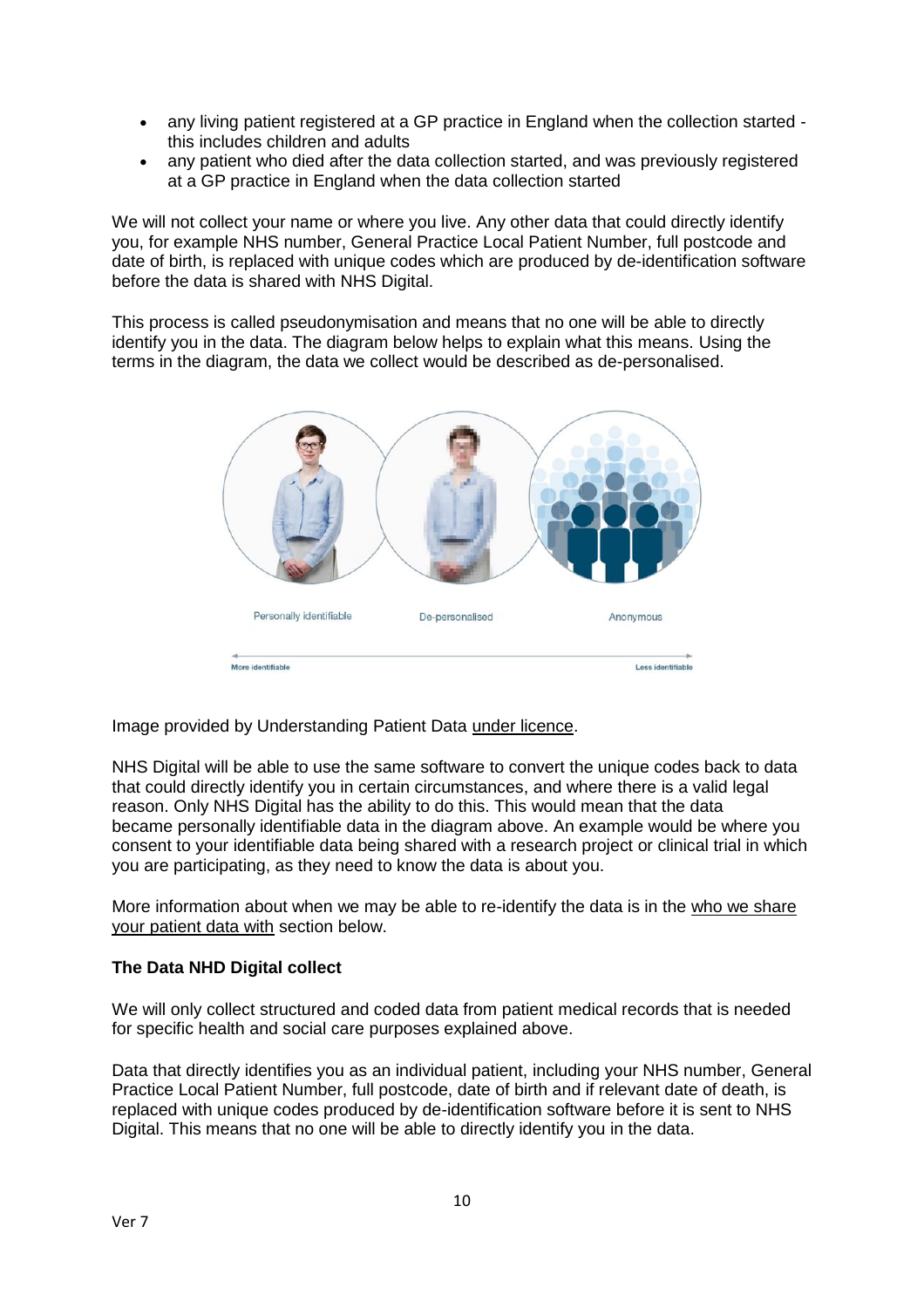NHS Digital will be able to use the software to convert the unique codes back to data that could directly identify you in certain circumstances, and where there is a valid legal reason. This would mean that the data became personally identifiable in the diagram above. It will still be held securely and protected, including when it is shared by NHS Digital.

# **NHS Digital will collect**

- data on your sex, ethnicity and sexual orientation
- clinical codes and data about diagnoses, symptoms, observations, test results, medications, allergies, immunisations, referrals and recalls, and appointments, including information about your physical, mental and sexual health
- data about staff who have treated you

More detailed information about the patient data we collect is contained in the [Data](https://digital.nhs.uk/about-nhs-digital/corporate-information-and-documents/directions-and-data-provision-notices/data-provision-notices-dpns/general-practice-data-for-planning-and-research)  [Provision Notice issued to GP practices.](https://digital.nhs.uk/about-nhs-digital/corporate-information-and-documents/directions-and-data-provision-notices/data-provision-notices-dpns/general-practice-data-for-planning-and-research)

## **NHS Digital Does not collect.**

- your name and address (except for your postcode in unique coded form)
- written notes (free text), such as the details of conversations with doctors and nurses
- images, letters and documents
- coded data that is not needed due to its age for example medication, referral and appointment data that is over 10 years old
- coded data that GPs are not permitted to share by law for example certain codes about IVF treatment, and certain information about gender re-assignment

# **Opting out of NHS Digital collecting your data (Type 1 Opt-out)**

If you do not want your identifiable patient data (personally identifiable data in the diagram above) to be shared outside of your GP practice for purposes except for your own care, you can register an opt-out with your GP practice. This is known as a Type 1 Opt-out.

Type 1 Opt-outs were introduced in 2013 for data sharing from GP practices, but may be discontinued in the future as a new opt-out has since been introduced to cover the broader health and care system, called the National Data Opt-out. If this happens people who have registered a Type 1 Opt-out will be informed. More about National Data Opt-outs is in the section [Who we share patient data with.](https://digital.nhs.uk/data-and-information/data-collections-and-data-sets/data-collections/general-practice-data-for-planning-and-research/transparency-notice#who-we-share-patient-data-with)

NHS Digital will not collect any patient data for patients who have already registered a Type 1 Opt-out in line with current policy. If this changes patients who have registered a Type 1 Opt-out will be informed.

If you do not want your patient data shared with NHS Digital, you can register a Type 1 Optout with your GP practice. You can register a Type 1 Opt-out at any time. You can also change your mind at any time and withdraw a Type 1 Opt-out.

Data sharing with NHS Digital will start on 1 July 2021.

If you have already registered a Type 1 Opt-out with your GP practice your data will not be shared with NHS Digital.

If you wish to register a Type 1 Opt-out with your GP practice before data sharing starts with NHS Digital, this should be done by [returning this form](https://nhs-prod.global.ssl.fastly.net/binaries/content/assets/website-assets/data-and-information/data-collections/general-practice-data-for-planning-and-research/type-1-opt-out-form.docx) to your GP practice by **23 June**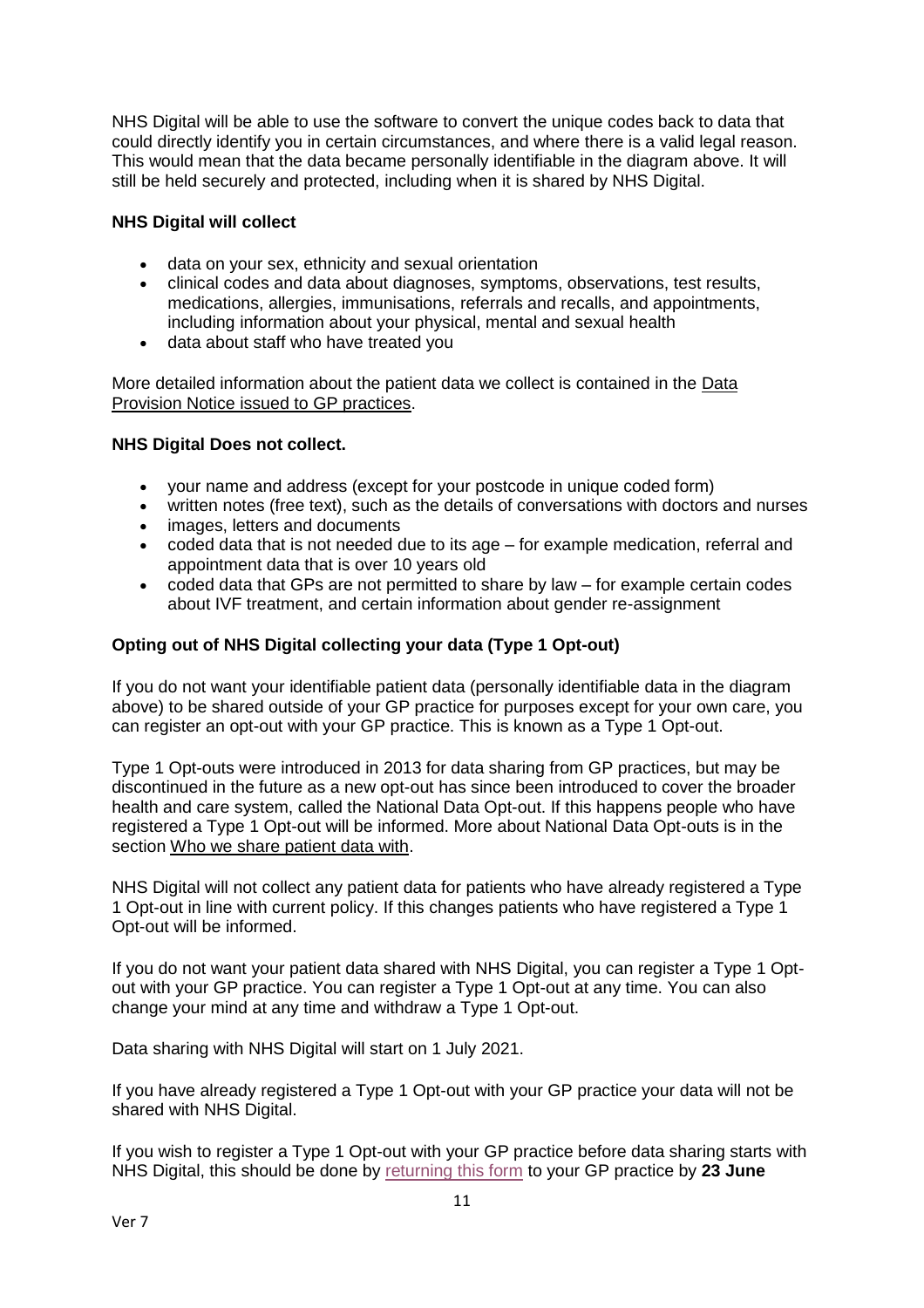**2021** to allow time for processing it. If you have previously registered a Type 1 Opt-out and you would like to withdraw this, you can also use the form to do this. You can send the form by post or email to your GP practice or call 0300 3035678 for a form to be sent out to you.

If you register a Type 1 Opt-out after your patient data has already been shared with NHS Digital, no more of your data will be shared with NHS Digital. NHS Digital will however still hold the patient data which was shared with us before you registered the Type 1 Opt-out.

If you do not want NHS Digital to share your identifiable patient data (personally identifiable data in the diagram above) with anyone else for purposes beyond your own care, then you can also register a [National Data Opt-out.](https://www.nhs.uk/your-nhs-data-matters/) There is more about National Data Opt-outs and when they apply in the [National Data Opt-out section](https://digital.nhs.uk/data-and-information/data-collections-and-data-sets/data-collections/general-practice-data-for-planning-and-research/transparency-notice#national-data-opt-out-opting-out-of-nhs-digital-sharing-your-data-) below.

## **NHS Digital legal basis for collecting, analysing and sharing patient data.**

When we collect, analyse, publish and share patient data, there are strict laws in place that we must follow. Under the UK General Data Protection Regulation (GDPR), this includes explaining to you what legal provisions apply under GDPR that allows us to process patient data. The GDPR protects everyone's data.

NHS Digital has been directed by the Secretary of State for Health and Social Care under the [General Practice Data for Planning and Research Directions 2021](https://digital.nhs.uk/about-nhs-digital/corporate-information-and-documents/directions-and-data-provision-notices/secretary-of-state-directions/general-practice-data-for-planning-and-research-directions-2021) to collect and analyse data from GP practices for health and social care purposes including policy, planning, commissioning, public health and research purposes.

NHS Digital is the controller of the patient data collected and analysed under the GDPR jointly with the Secretary of State for Health and Social Care.

All GP practices in England are legally required to share data with NHS Digital for this purpose under the Health and Social Care Act 2012 (2012 Act). More information about this requirement is contained in the [Data Provision Notice](https://digital.nhs.uk/about-nhs-digital/corporate-information-and-documents/directions-and-data-provision-notices/data-provision-notices-dpns/general-practice-data-for-planning-and-research) issued by NHS Digital to GP practices.

NHS Digital has various powers to publish anonymous statistical data and to share patient data under sections 260 and 261 of the 2012 Act. It also has powers to share data under other Acts, for example the Statistics and Registration Service Act 2007.

Regulation 3 of the Health Service (Control of Patient Information) Regulations 2002 (COPI) also allow confidential patient information to be used and shared appropriately and lawfully in a public health emergency. The Secretary of State has issued legal notices under COPI (COPI Notices) requiring NHS Digital, NHS England and Improvement, arm's-length bodies (such as Public Health England), local authorities, NHS trusts, clinical commissioning groups and GP practices to share confidential patient information to respond to the COVID-19 outbreak. Any information used or shared during the COVID-19 outbreak will be limited to the period of the outbreak unless there is another legal basis to use confidential patient information.

The legal basis under GDPR for General Practice Data for Planning and Research

## **How NHS Digital use patient data**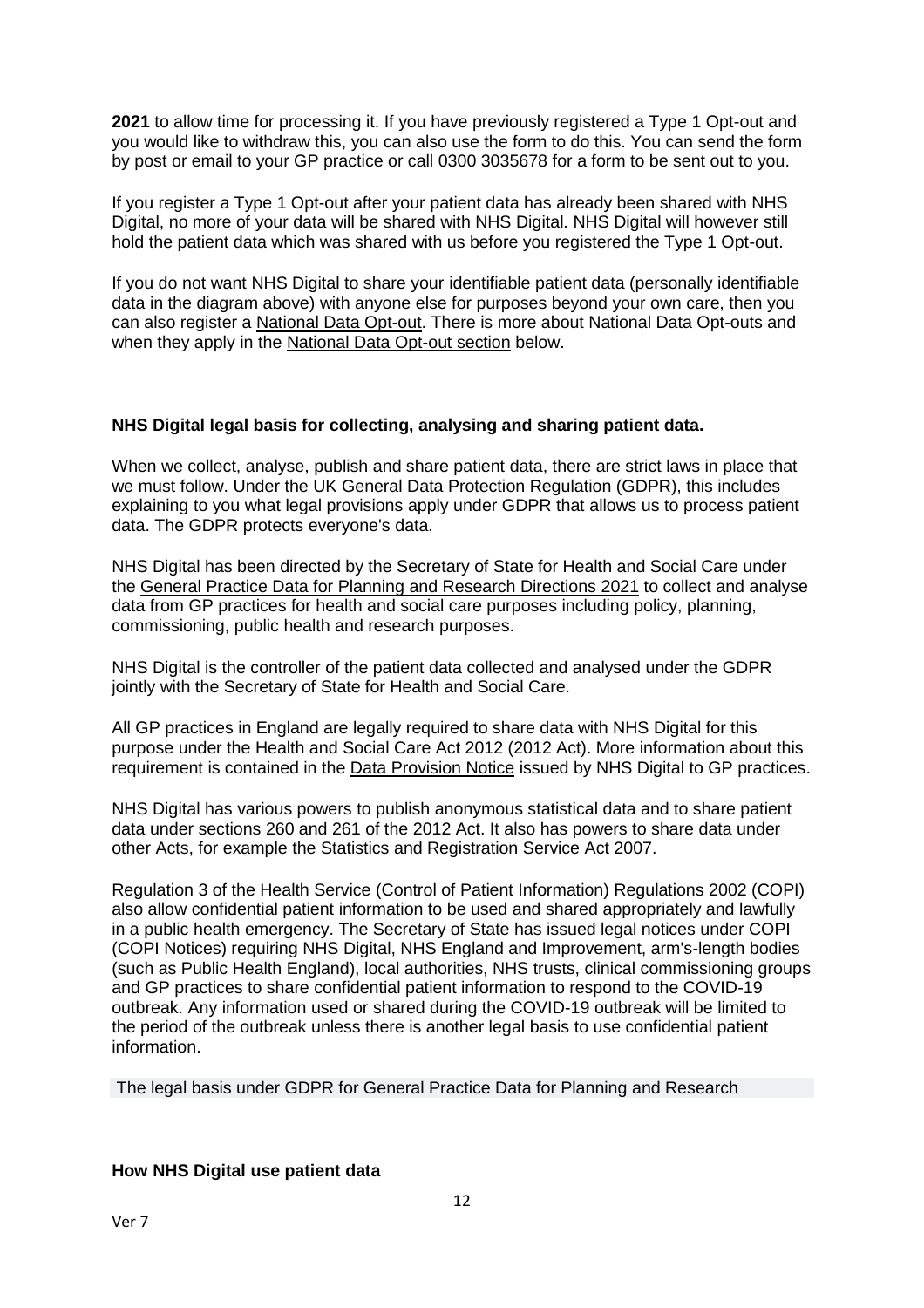NHS Digital will analyse and link the patient data we collect with other patient data we hold to create national data sets and for data quality purposes.

NHS Digital will be able to use the de-identification software to convert the unique codes back to data that could directly identify you in certain circumstances for these purposes, where this is necessary and where there is a valid legal reason. There are strict internal approvals which need to be in place before we can do this and this will be subject to independent scrutiny and oversight by the [Independent Group Advising on the Release of](https://digital.nhs.uk/about-nhs-digital/corporate-information-and-documents/independent-group-advising-on-the-release-of-data)  [Data \(IGARD\).](https://digital.nhs.uk/about-nhs-digital/corporate-information-and-documents/independent-group-advising-on-the-release-of-data)

These national data sets are analysed and used by NHS Digital to produce national statistics and management information, including public dashboards about health and social care which are published. We never publish any patient data that could identify you. All data we publish is anonymous statistical data.

For more information about data we publish see [Data and Information](https://digital.nhs.uk/data) and [Data](https://digital.nhs.uk/dashboards)  [Dashboards.](https://digital.nhs.uk/dashboards)

We may also carry out analysis on national data sets for data quality purposes and to support the work of others for the purposes set out in [Our purposes for processing](https://digital.nhs.uk/data-and-information/data-collections-and-data-sets/data-collections/general-practice-data-for-planning-and-research/transparency-notice#our-purposes-for-processing-patient-data) patient [data](https://digital.nhs.uk/data-and-information/data-collections-and-data-sets/data-collections/general-practice-data-for-planning-and-research/transparency-notice#our-purposes-for-processing-patient-data) section above.

## **Who NHS Digital share patient data with**

All data which is shared by NHS Digital is subject to robust rules relating to privacy, security and confidentiality and only the minimum amount of data necessary to achieve the relevant health and social care purpose will be shared.

All requests to access patient data from this collection, other than anonymous aggregate statistical data, will be assessed by NHS Digital's [Data Access Request Service,](https://digital.nhs.uk/services/data-access-request-service-dars) to make sure that organisations have a legal basis to use the data and that it will be used safely, securely and appropriately.

These requests for access to patient data will also be subject to independent scrutiny and oversight by the [Independent Group Advising on the Release of Data \(IGARD\).](https://digital.nhs.uk/about-nhs-digital/corporate-information-and-documents/independent-group-advising-on-the-release-of-data) Organisations approved to use this data will be required to enter into a data sharing agreement with NHS Digital regulating the use of the data.

There are a number of organisations who are likely to need access to different elements of patient data from the General Practice Data for Planning and Research collection. These include but may not be limited to:

- the Department of Health and Social Care and its executive agencies, including Public Health England and other government departments
- NHS England and NHS Improvement
- primary care networks (PCNs), clinical commissioning groups (CCGs) and integrated care organisations (ICOs)
- local authorities
- research organisations, including universities, charities, clinical research organisations that run clinical trials and pharmaceutical companies

If the request is approved, the data will either be made available within a secure data access environment within NHS Digital infrastructure, or where the needs of the recipient cannot be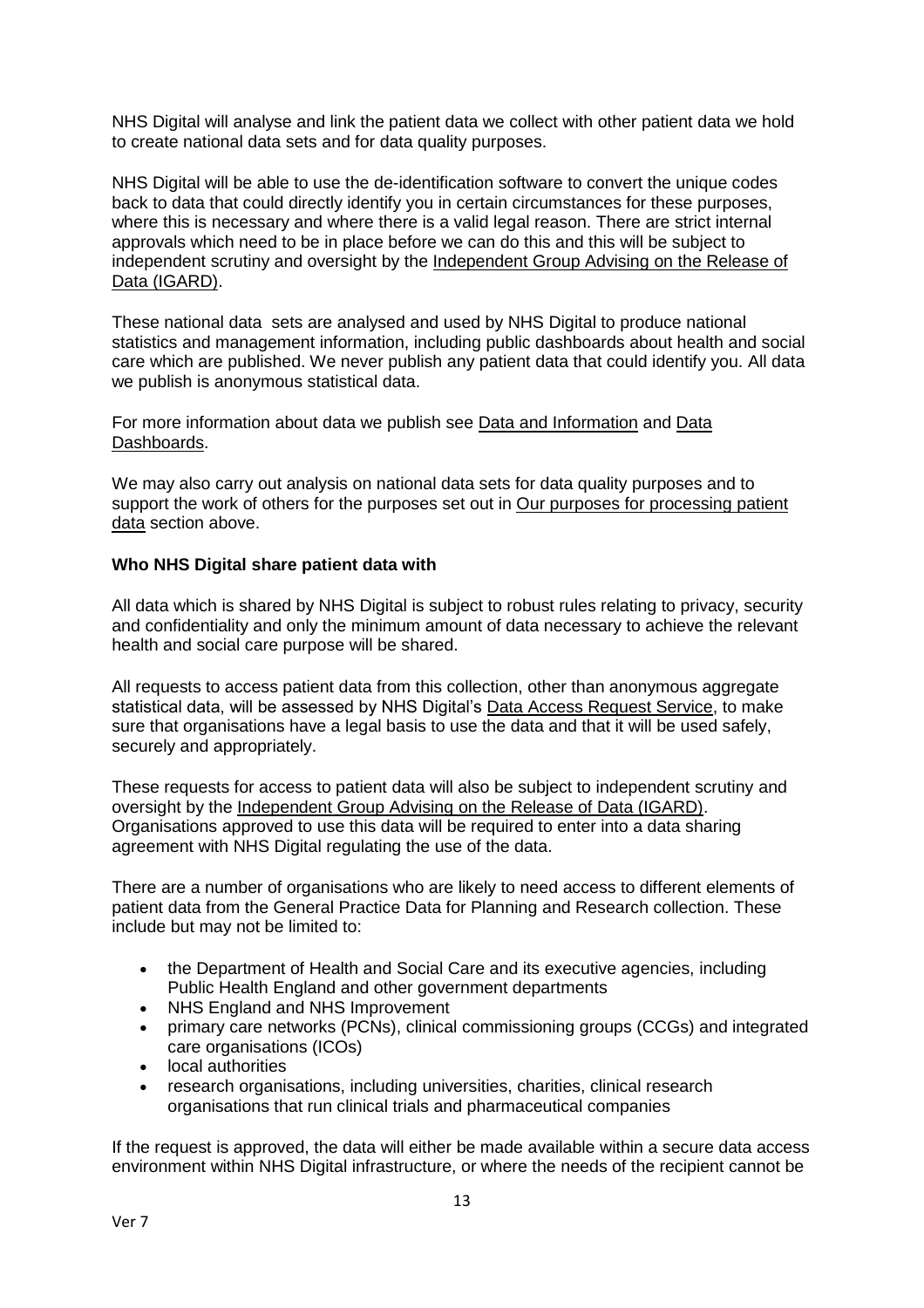met this way, as a direct dissemination of data. We plan to reduce the amount of data being processed outside central, secure data environments and increase the data we make available to be accessed via our secure data access environment. For more information read about improved data access in [improving our data processing services.](https://digital.nhs.uk/data-and-information/data-insights-and-statistics/improving-our-data-processing-services)

Data will always be shared in the uniquely coded form (de-personalised data in the diagram above) unless in the circumstances of any specific request it is necessary for it to be provided in an identifiable form (personally identifiable data in the diagram above). For example, when express patient consent has been given to a researcher to link patient data from the General Practice for Planning and Research collection to data the researcher has already obtained from the patient.

It is therefore possible for NHS Digital to convert the unique codes back to data that could directly identify you in certain circumstances, and where there is a valid legal reason which permits this without breaching the common law duty of confidentiality. This would include:

- where the data was needed by a health professional for your own care and treatment
- where you have expressly consented to this, for example to participate in a clinical trial
- where there is a legal obligation, for example where the COPI Notices apply see [Our legal basis for collecting, analysing and sharing patient data](https://digital.nhs.uk/data-and-information/data-collections-and-data-sets/data-collections/general-practice-data-for-planning-and-research/transparency-notice#our-legal-basis-for-collecting-analysing-and-sharing-patient-data) above for more information on this
- where approval has been provided by the [Health Research Authority](https://www.hra.nhs.uk/) or the Secretary of State with support from the [Confidentiality Advisory Group \(CAG\)](https://www.hra.nhs.uk/about-us/committees-and-services/confidentiality-advisory-group/) under Regulation 5 of the Health Service (Control of Patient Information) Regulations 2002 (COPI) - this is sometimes known as a 'section 251 approval'

This would mean that the data was personally identifiable in the diagram above. Reidentification of the data would only take place following approval of the specific request through the Data Access Request Service, and subject to independent assurance by IGARD and consultation with the Professional Advisory Group, which is made up of representatives from the BMA and the RCGP. If you have registered a National Data Opt-out, this would be applied in accordance with the National Data Opt-out policy before any identifiable patient data (personally identifiable data in the diagram above) about you was shared. More about the National Data Opt-out is in the section below.

Details of who we have shared data with, in what form and for what purposes are published on our [data release register.](https://digital.nhs.uk/services/data-access-request-service-dars/register-of-approved-data-releases)

# **Where NHS digital stores patient data**

NHS Digital only stores and processes patient data for this data collection within the United Kingdom (UK).

Fully anonymous data (that does not allow you to be directly or indirectly identified), for example statistical data that is published, may be stored and processed outside of the UK. Some of our processors may process patient data outside of the UK. If they do, we will always ensure that the transfer outside of the UK complies with data protection laws.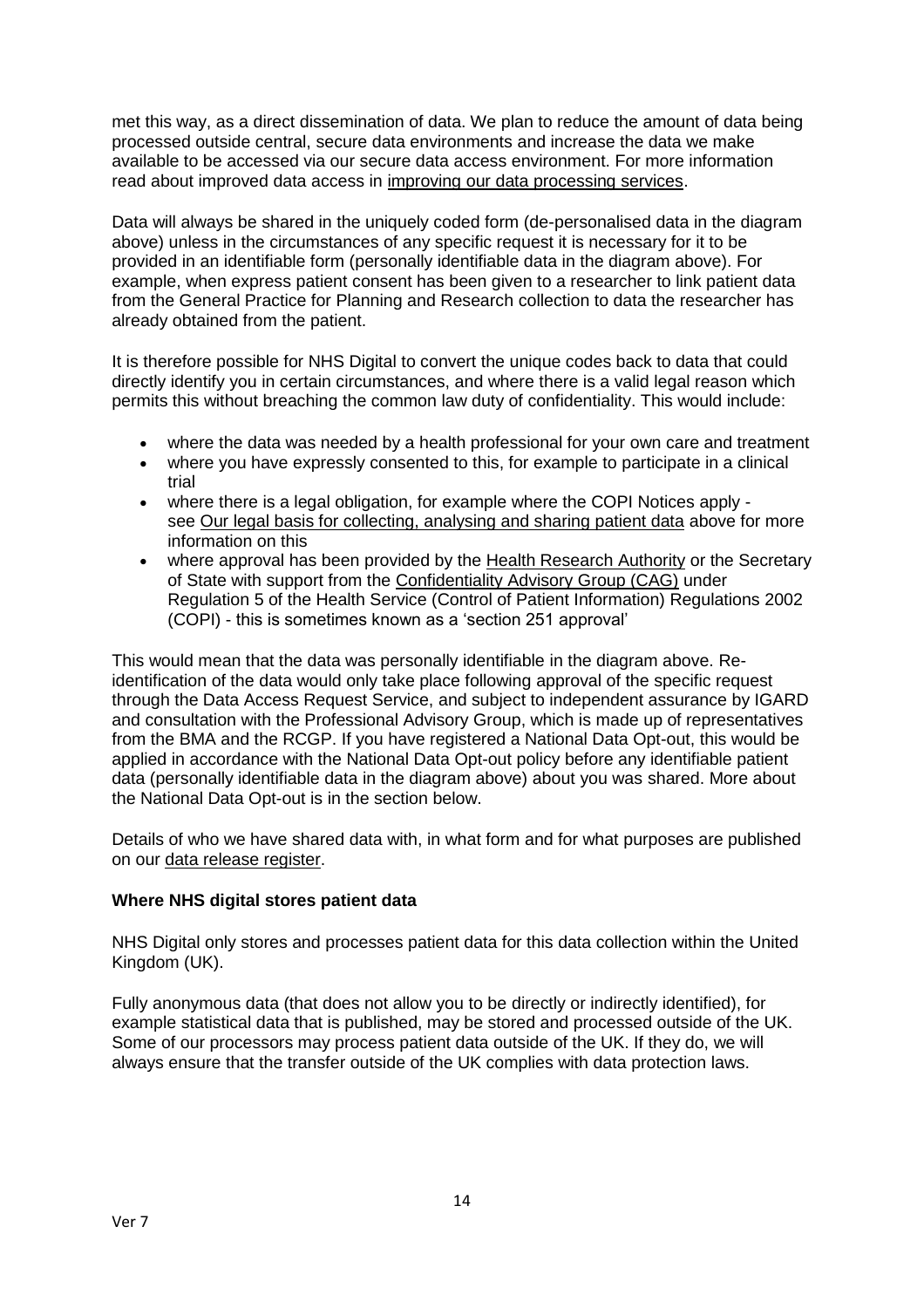#### **Where do we store your information electronically?**

All the personal data we process is processed by our staff in the UK however for the purposes of IT hosting and maintenance this information may be located on servers within the European Union.

No 3rd parties have access to your personal data unless the law allows them to do so and appropriate safeguards have been put in place such as a Data Processor as above). We have a Data Protection regime in place to oversee the effective and secure processing of your personal and or special category (sensitive, confidential) data.

## **EMIS Web**

The Practice uses a clinical system provided by a Data Processor called EMIS, with effect from  $10<sup>th</sup>$  June 2019, EMIS will start storing your practice's EMIS Web data in a highly secure, third party cloud hosted environment, namely Amazon Web Services ("AWS").

The data will remain in the UK at all times and will be fully encrypted both in transit and at rest. In doing this, there will be no change to the control of access to your data and the hosted service provider will not have any access to the decryption keys. AWS is one of the world's largest cloud companies, already supporting numerous public sector clients (including the NHS), and it offers the very highest levels of security and support.

#### **Who are our partner organisations?**

We may also have to share your information, subject to strict agreements on how it will be used, with the following organisations;

- NHS Trusts / Foundation Trusts
- GP's
- Primary Care Network
- NHS Commissioning Support Units
- Independent Contractors such as dentists, opticians, pharmacists
- Private Sector Providers
- Voluntary Sector Providers
- Ambulance Trusts
- Clinical Commissioning Groups
- Social Care Services
- NHS England (NHSE) and NHS Digital (NHSD)
- Multi Agency Safeguarding Hub (MASH)
- Local Authorities
- Education Services
- Fire and Rescue Services
- Police & Judicial Services
- Voluntary Sector Providers
- Private Sector Providers
- Other 'data processors' which you will be informed of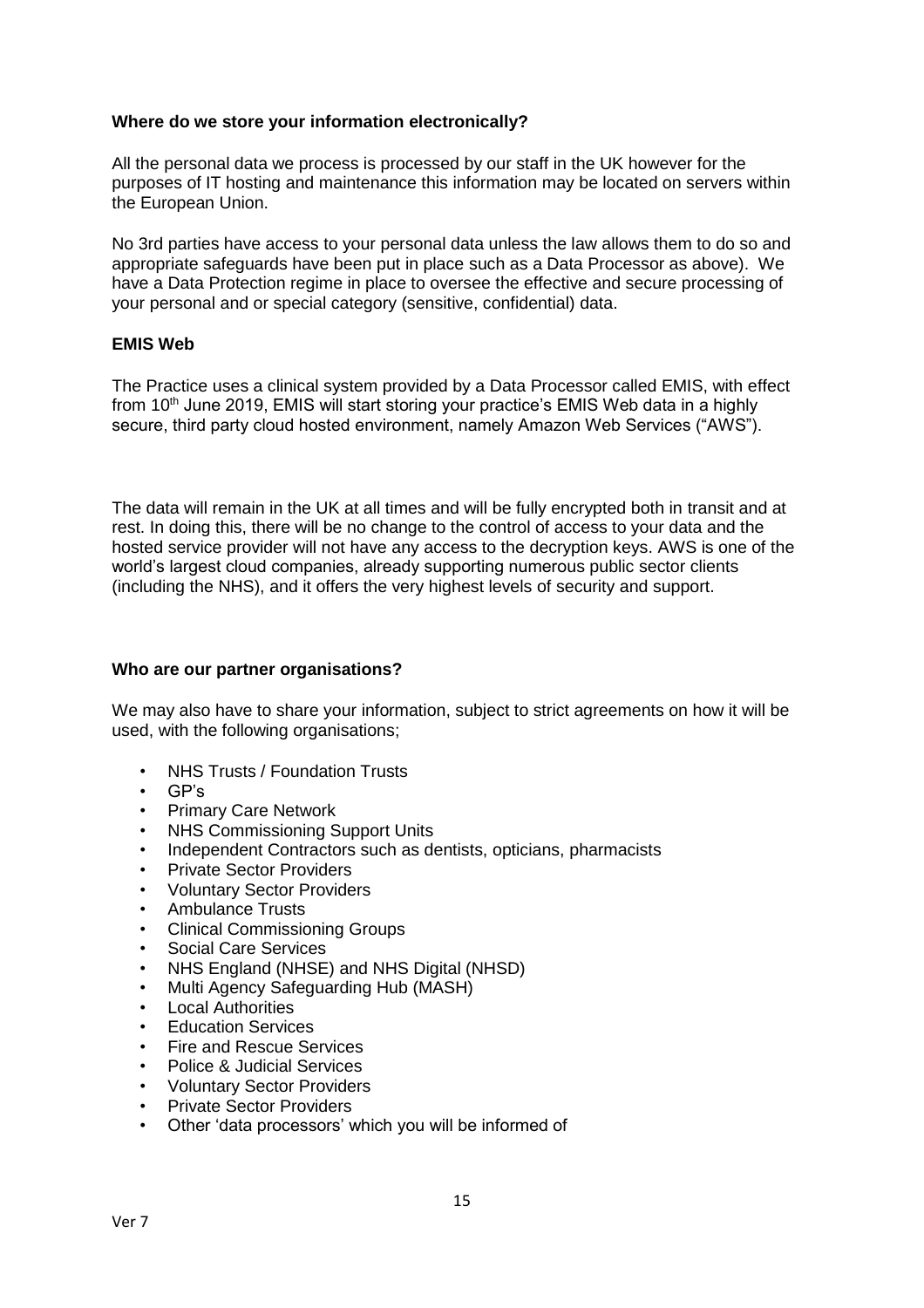You will be informed who your data will be shared with and in some cases asked for consent for this to happen when this is required.

# **Computer System**

This practice operates a Clinical Computer System on which NHS Staff record information securely. This information can then be shared with other clinicians so that everyone caring for you is fully informed about your medical history, including allergies and medication.

To provide around the clock safe care, unless you have asked us not to, we will make information available to our Partner Organisation (above). Wherever possible, their staff will ask your consent before your information is viewed.

## **Shared Care Records**

To support your care and improve the sharing of relevant information to our partner organisations (as above) when they are involved in looking after you, we will share information to other systems. You can opt out of this sharing of your records with our partners at anytime if this sharing is based on your consent.

We may also use external companies to process personal information, such as for archiving purposes. These companies are bound by contractual agreements to ensure information is kept confidential and secure. All employees and sub-contractors engaged by our practice are asked to sign a confidentiality agreement. If a sub-contractor acts as a data processor for Grove Medical Practice an appropriate contract (art 24-28) will be established for the processing of your information.

## **Sharing your information without consent**

We will normally ask you for your consent, but there are times when we may be required by law to share your information without your consent, for example:

- where there is a serious risk of harm or abuse to you or other people;
- Safeguarding matters and investigations
- where a serious crime, such as assault, is being investigated or where it could be prevented;
- notification of new births:
- where we encounter infectious diseases that may endanger the safety of others, such as meningitis or measles (but not HIV/AIDS);
- where a formal court order has been issued;
- where there is a legal requirement, for example if you had committed a Road Traffic Offence.

## **How long will we store your information?**

We are required under UK law to keep your information and data for the full retention periods as specified by the NHS Records management code of practice for health and social care and national archives requirements.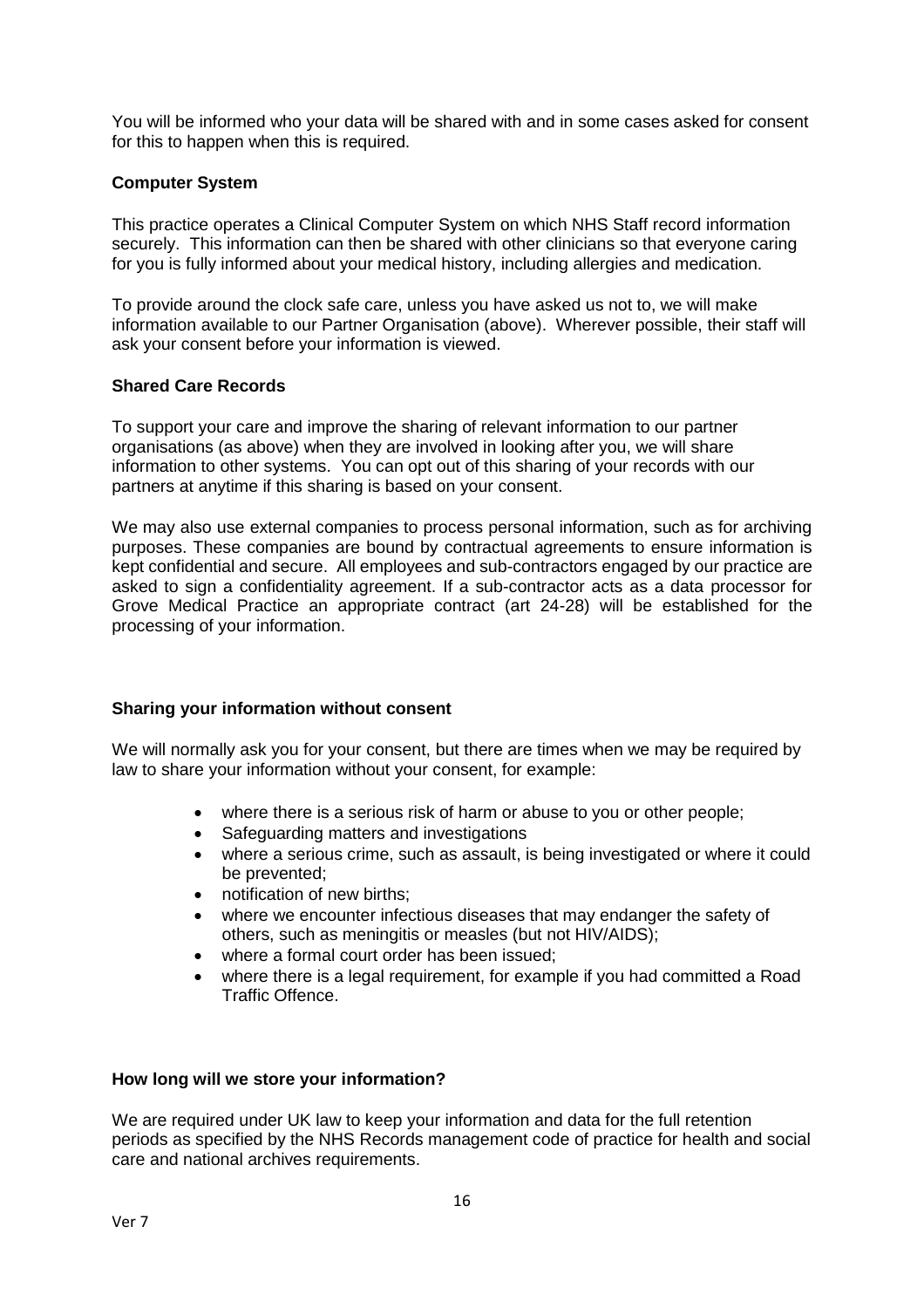More information on records retention can be found online at [\(https://digital.nhs.uk/article/1202/Records-Management-Code-of-Practice-for-Health-and-](https://digital.nhs.uk/article/1202/Records-Management-Code-of-Practice-for-Health-and-Social-Care-2016)[Social-Care-2016\)](https://digital.nhs.uk/article/1202/Records-Management-Code-of-Practice-for-Health-and-Social-Care-2016).

#### **How can you access, amend move the personal data that you have given to us?**

Even if we already hold your personal data, you still have various rights in relation to it. To get in touch about these, please contact us. We will seek to deal with your request without undue delay, and in any event in accordance with the requirements of any applicable laws. Please note that we may keep a record of your communications to help us resolve any issues which you raise.

Right to object: If we are using your data and you do not agree, you have the right to object. We will respond to your request within one month (although we may be allowed to extend this period in certain cases). This is NOT an absolute right sometimes we will need to process your data even if you object.

Right to withdraw consent: Where we have obtained your consent to process your personal data for certain activities (for example for a research project, or consent to send you information about us or matters you may be interested in), you may withdraw your consent at any time.

Right to erasure: In certain situations (for example, where we have processed your data unlawfully), you have the right to request us to "erase" your personal data. We will respond to your request within one month (although we may be allowed to extend this period in certain cases) and will only disagree with you if certain limited conditions apply. If we do agree to your request, we will delete your data but will need to keep a note of your name/ other basic details on our register of individuals who would prefer not to be contacted. This enables us to avoid contacting you in the future where your data are collected in unconnected circumstances. If you would prefer us not to do this, you are free to say so.

Right of data portability: If you wish, you have the right to transfer your data from us to another data controller. We will help with this with a GP to GP data transfer and transfer of your hard copy notes.

## **Primary Care Network**

The objective of primary care networks (PCNs) is for group practices together to create more collaborative workforces which ease the pressure of GP's, leaving them better able to focus on patient care. The aim is that by July 2019, all areas within England will be covered by a PCN.

Primary Care Networks form a key building block of the NHS long-term plan. Bringing general practices together to work at scale has been a policy priority for some years for a range of reasons, including improving the ability of practices to recruit and retain staff; to manage financial and estates pressures; to provide a wider range of services to patients and to more easily integrate with the wider health and care system.

All GP practices are expected to come together in geographical networks covering populations of approximately 30–50,000 patients by June 2019 if they are to take advantage of additional funding attached to the GP contract. This size is consistent with the size of the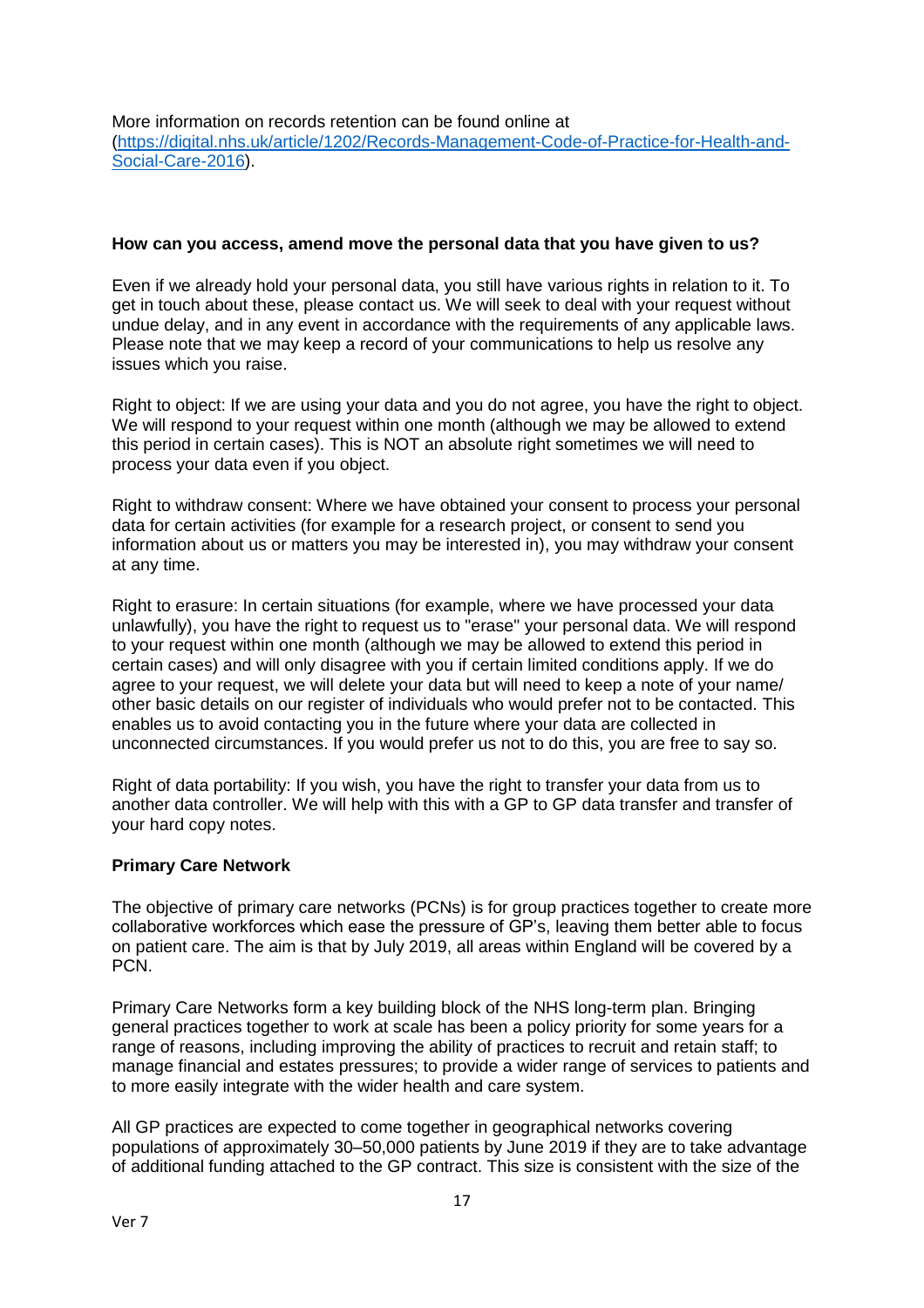primary care homes, which exist in many places in the country, but much smaller than most GP Federations.

This means the practice may share your information with other practices within the PCN to provide you with your care and treatment.

#### **Access to your personal information**

Data Subject Access Requests (DSAR): You have a right under the Data Protection legislation to request access to view or to obtain copies of what information the surgery holds about you and to have it amended should it be inaccurate. To request this, you need to do the following:

- Your request should be made to the Practice. (For information from a hospital or other Trust/ NHS organisation you should write direct to them.
- There is no charge to have a copy of the information held about you
- We are required to provide you with information within one month
- You will need to give adequate information (for example full name, address, date of birth, NHS number and details of your request) so that your identity can be verified, and your records located information we hold about you at any time.

#### **What should you do if your personal information changes?**

You should tell us so that we can update our records please contact the Practice Manager as soon as any of your details change, this is especially important for changes of address or contact details (such as your mobile phone number), the practice will from time to time ask you to confirm that the information we currently hold is accurate and up-to-date.

#### **Online Access**

You may ask us if you wish to have online access to your medical record. However, there will be certain protocols that we have to follow in order to give you online access, including written consent and production of documents that prove your identity.

Please note that when we give you online access, the responsibility is yours to make sure that you keep your information safe and secure if you do not wish any third party to gain access.

Third parties mentioned on your medical record

Sometimes we record information about third parties mentioned by you to us during any consultation, or contained in letters we receive from other organisations. We are under an obligation to make sure we also protect that third party's rights as an individual and to ensure that references to them which may breach their rights to confidentiality, are removed before we send any information to any other party including yourself.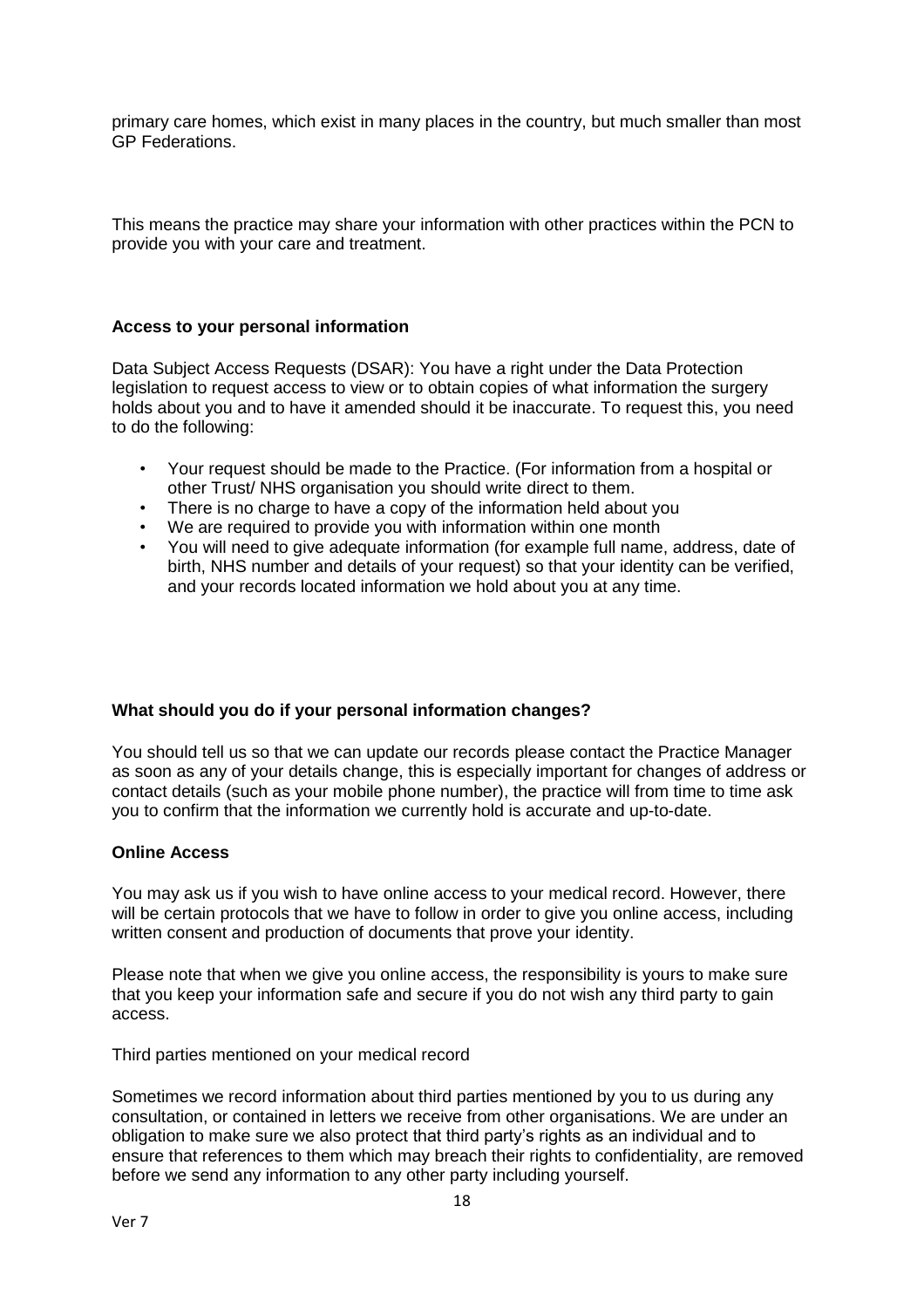#### **Our website**

The only website this Privacy Notice applies to is the Surgery's website. If you use a link to any other website from the Surgery's website then you will need to read their respective Privacy Notice. We take no responsibility (legal or otherwise) for the content of other websites.

The Surgery's website uses cookies. For more information on which cookies we use and how we use them, please see our Cookies Policy.

#### **CCTV recording**

CCTV is not installed on our practice.

#### **Telephone system**

Our telephone system records all telephone calls. Recordings are retained for up to three years, and are used periodically for the purposes of seeking clarification where there is a dispute as to what was said and for staff training Access to these recordings is restricted to named senior staff.

#### **Objections / Complaints**

Should you have any concerns about how your information is managed at the GP, please contact the GP Practice Manager or the Data Protection Officer as above. If you are still unhappy following a review by the GP practice, you have a right to lodge a complaint with a supervisory authority: You have a right to complain to the UK supervisory Authority as below.

Information Commissioner:

Wycliffe house

Water Lane

Wilmslow

**Cheshire** 

SK9 5AF

#### Tel: 01625 545745

<https://ico.org.uk/>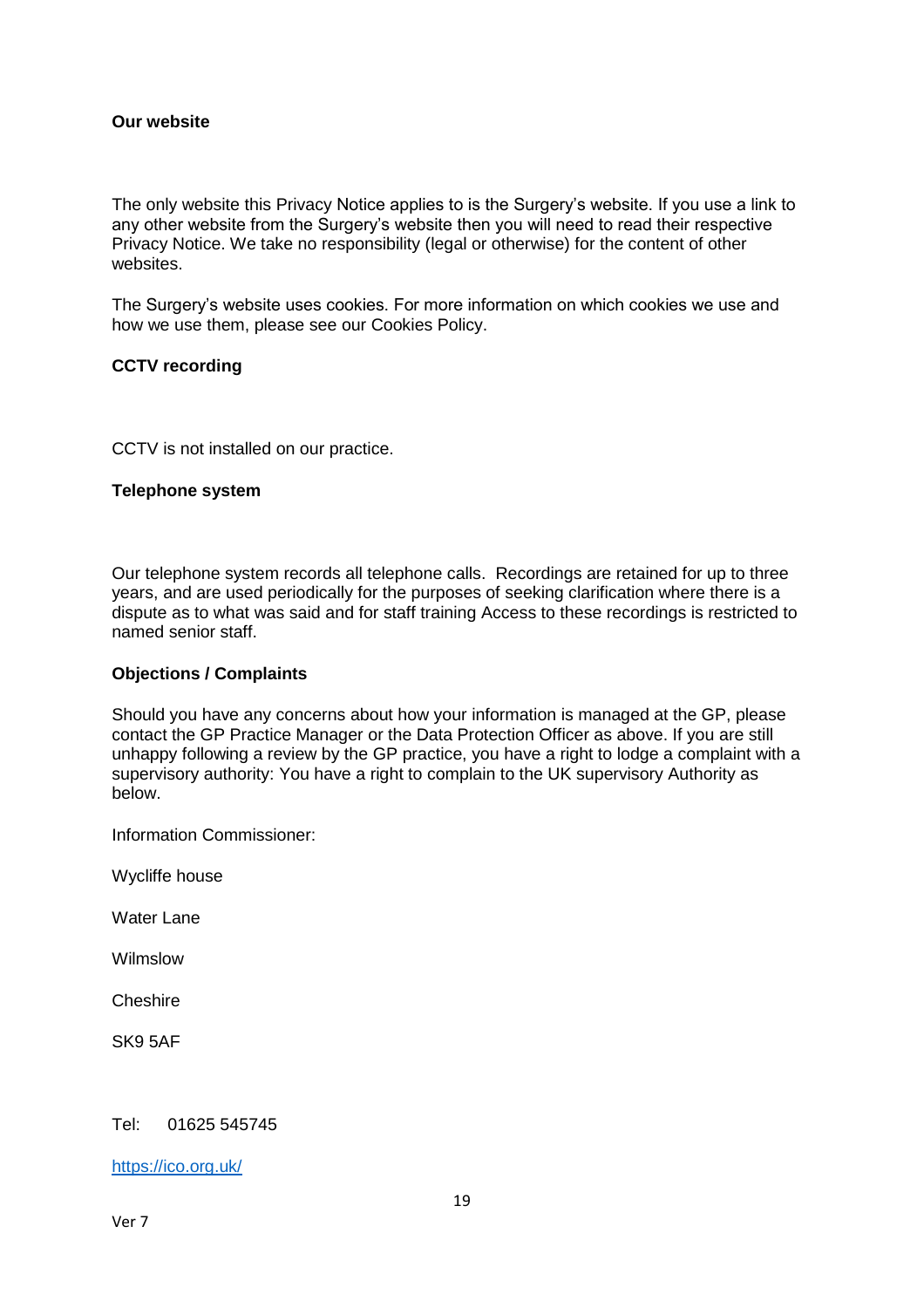If you are happy for your data to be used for the purposes described in this privacy notice, then you do not need to do anything. If you have any concerns about how your data is shared, then please contact the Practice Data Protection Officer.

If you would like to know more about your rights in respect of the personal data we hold about you, please contact the Data Protection Officer as below.

## **Data Protection Officer:**

The Practice Data Protection Officer is Paul Couldrey of PCIG Consulting Limited. Any queries regarding Data Protection issues should be addressed to him at: -

Email: [Couldrey@me.com](mailto:Couldrey@me.com)

Postal: PCIG Consulting Limited

7 Westacre Drive

Quarry Bank

**Dudley** 

West Midlands

DY5 2EE

## **Changes:**

It is important to point out that we may amend this Privacy Notice from time to time. If you are dissatisfied with any aspect of our Privacy Notice, please contact the Practice Data Protection Officer.

Appendices:

- 1. Privacy Notice Direct Care, (routine care and referrals).
- 2. Privacy Notice Direct Care Emergencies.
- 3. Privacy Notice National screen programs.
- 4. Privacy Notice Care Quality Commission
- 5. Privacy Notice Commissioning, Planning, risk stratification, patient identification.
- 6. Privacy Notice Research.
- 7. Privacy Notice Safeguarding.
- 8. Privacy Notice Payments.